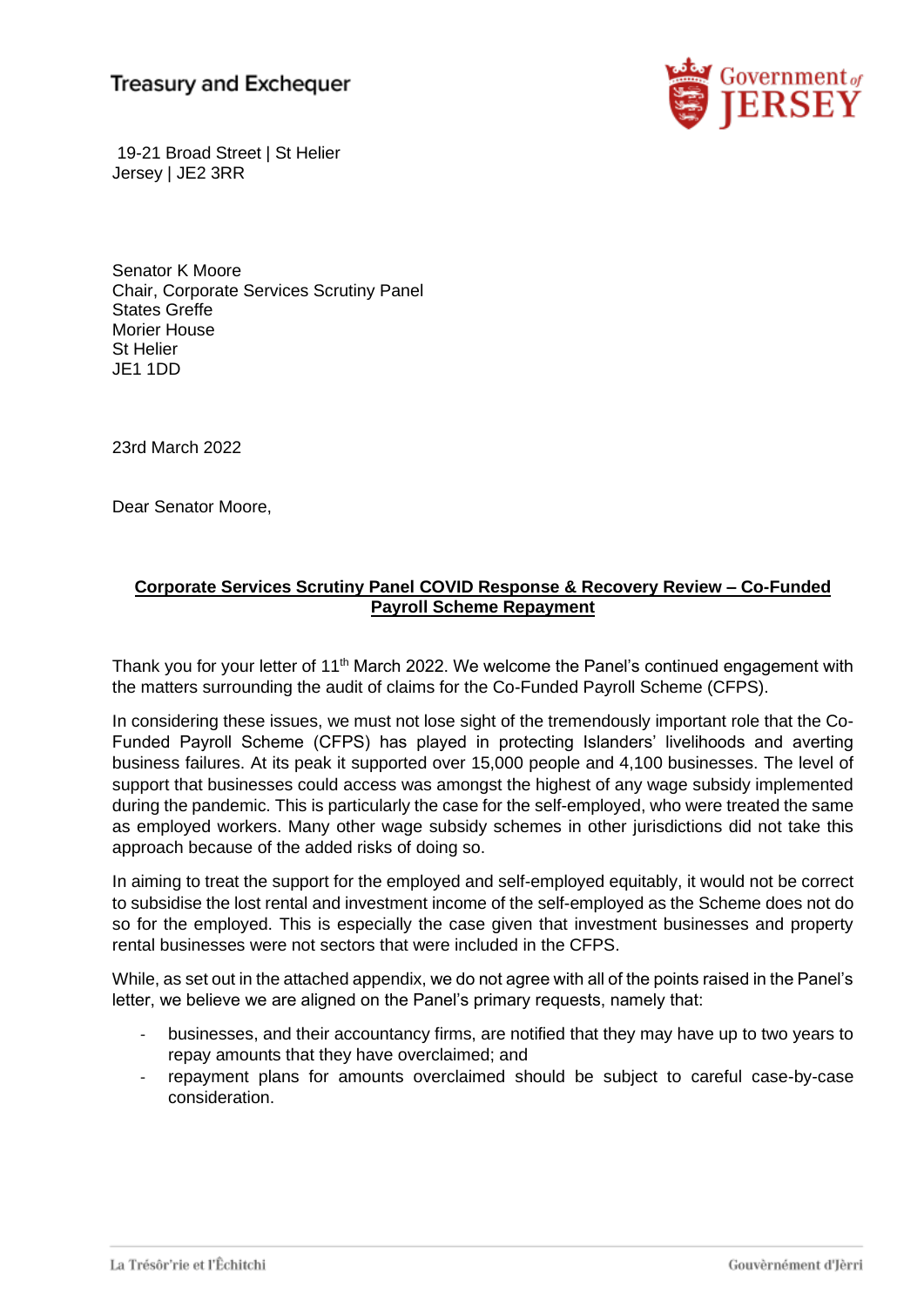We have instructed Customer and Local Services (CLS) to notify all business that have not yet agreed a suitable repayment plan that it will be possible for repayment to be made over two years and we already take a case-by-case approach to repayments where it is appropriate to do so.

In the vast majority of cases, the default payment period of two years represents a very reasonable amount of time for repayments to be made. The median repayment required is less than £1,600 and more than 80% of repayments are for less than £5,000.

There are some claimants with higher repayment requirements. For larger repayments such as these, we take the case-by-case approach that considers affordability and allows up to five years to repay where the customer can demonstrate to us that a two-year repayment period might cause financial hardship.

Knowing the good character of Islanders, we agree with the Panel that overclaims have been the result of honest mistakes in the vast majority of cases. However, for many of the largest repayments a reasonable person would have been expected to have acted differently. The following table provides some examples of overclaims that have led to a large repayment requirement:

| <b>Claimant</b> | <b>Comparable</b><br><b>Annual Income</b><br>from Self-<br><b>Employment</b><br>(2019) | Comparable<br><b>Annual Income</b><br>from Employment<br>(2019) | Comparable<br><b>Annual Income</b><br>from other<br>sources (2019) | <b>Total Annual</b><br><b>Income</b><br><b>Declared for</b><br><b>CFPS</b> |
|-----------------|----------------------------------------------------------------------------------------|-----------------------------------------------------------------|--------------------------------------------------------------------|----------------------------------------------------------------------------|
| Person A        | £0                                                                                     | £3,000                                                          | £0                                                                 | £20,000                                                                    |
| Person B        | £700                                                                                   | £12,500                                                         | £0                                                                 | £22,000                                                                    |
| Person C        | £7,000                                                                                 | £0                                                              | £1,000                                                             | £25,000                                                                    |

In each of these cases, individuals have claimed subsidy payments that are far in excess of their income from employment and self-employment that has been declared for tax purposes in previous years. The reasons for this discrepancy are not clear and could potentially require investigation by Revenue Jersey.

Whatever the circumstances, all claimants should have read the Scheme guidance and understood that the CFPS paid a maximum of 90% of a person's income declared for tax purposes. They therefore should have contacted CLS when they received a payment that was far in excess of their usual income.

In examples like this, we consider that people have potentially taken advantage of a Scheme that was set up to protect jobs and businesses by making urgent payments on trust and applying the necessary control checks later. While we have ensured that the repayment terms for larger amounts are appropriately tailored to affordability to protect Islanders from financial hardship, we do not think it would be appropriate to provide more generous repayment terms to people who have acted in this way. Given the importance of also ensuring funding can be recovered, we hope that the Panel will agree that this is a reasonable balance to strike.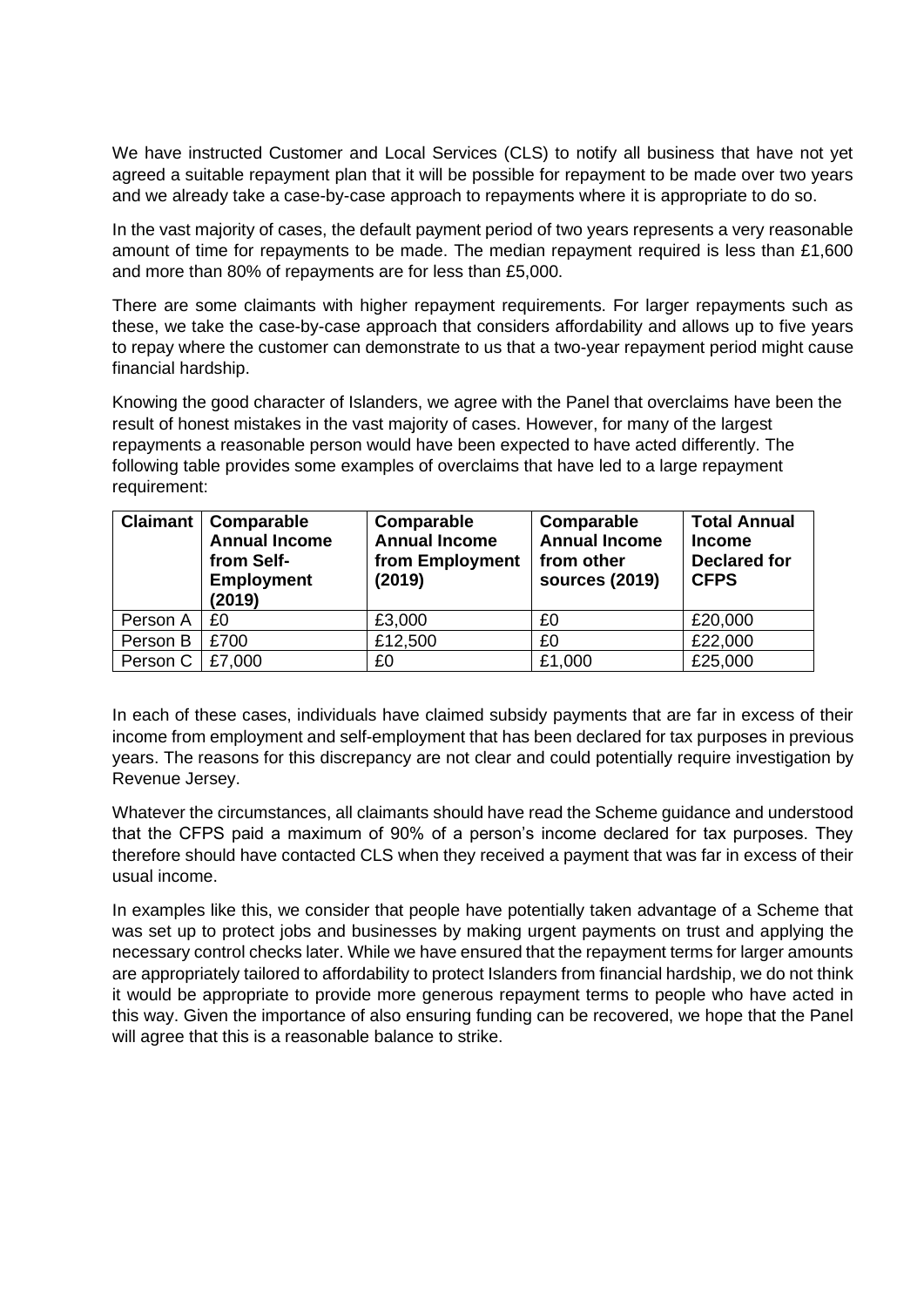Yours sincerely

Susie Pinal

Deputy Susie Pinel Minister for Treasury and Resources

D +44 (0)1534 440215 E [s.pinel@gov.je](mailto:s.pinel@gov.je)

# **Appendix– Areas of clarification and additional information**

#### **"Inaccurate guidelines"**

#### **Gross vs Net**

The guidance and supporting FAQs were accurate in requesting that claimants declared their gross income. That is what the Government wanted to subsidise in order to ensure alignment with employed workers who received a subsidy based on their basic salary rather than their net salary.

For a self-employed person, using net income would mean taking account of personal tax allowances and Social Security contributions. This would have resulted in a lower subsidy than was provided to employed people with the same circumstances, so it was necessary to use gross income prior to these deductions.

The most frequent mistake is that people have declared their business' turnover rather than the amount they personally receive as income from the business. As the Panel notes, even in a broad definition, gross income could only include a business' profits not its turnover as the income of a self-employed person.

The guidance and FAQs, taken together, for the CFPS were clear about how people's income should be calculated. We made extensive efforts to ensure that the rules of the scheme could be readily understood and applied by businesses. We consulted with a variety of business representative groups at the start of the Scheme, and officials participated in forums such as the Chamber of Commerce webinars that were open to all businesses.

CLS provided a helpline to support Islanders who were making claims to the Scheme and were unsure as to how they should make a claim. The Government also provided additional funding to Jersey Business, which supports SMEs, to run an advisory service, which included support for small businesses that were making claims to the CFPS and other business support schemes. While the Panel's letter infers that these services had misadvised applicants when informing them to use gross income, it was right for them to advise that gross income should be used, and staff were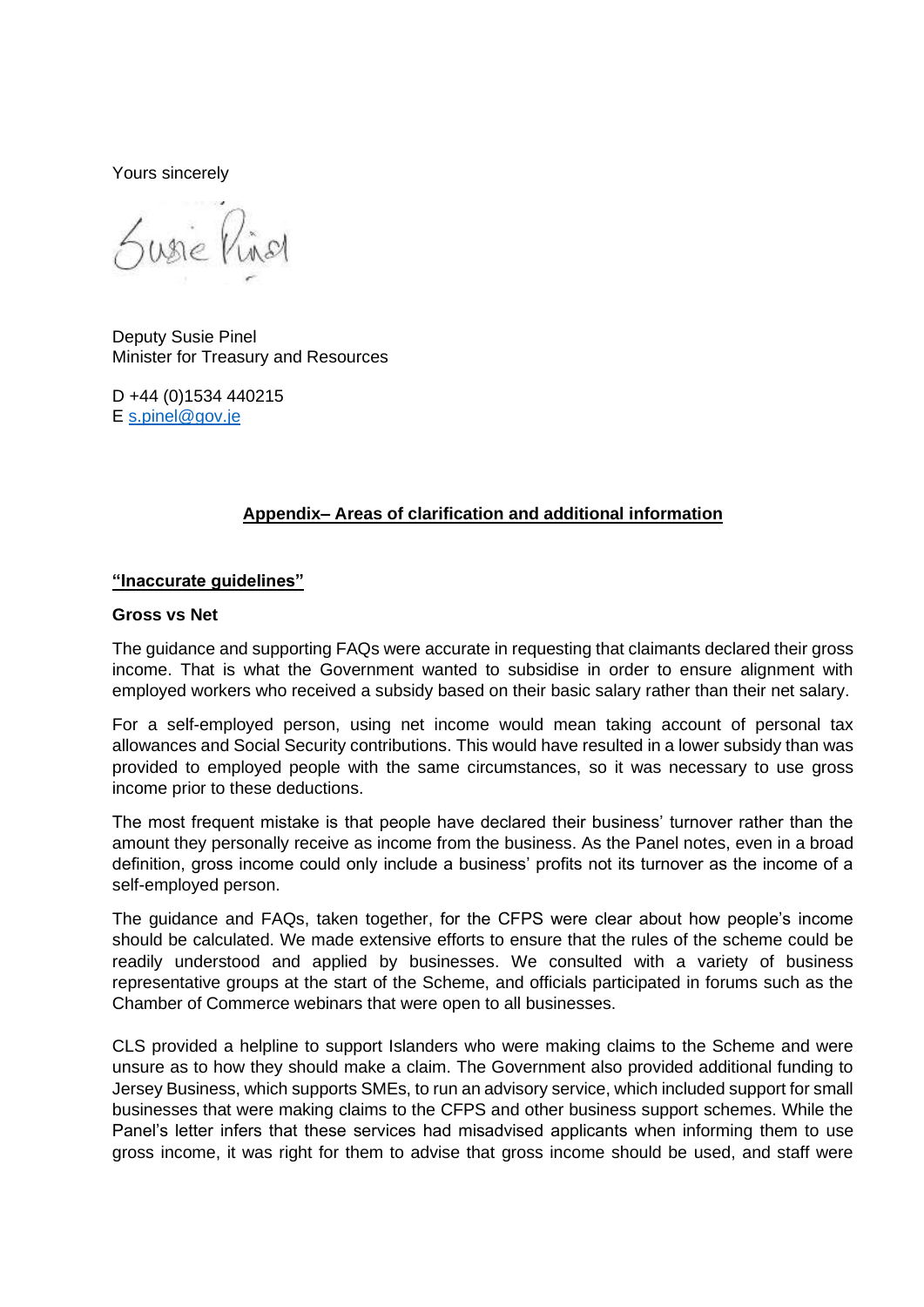trained to point out published information that had been made available including the definitions of gross income that should be used.

Ultimately, some degree of error could not be mitigated despite all the efforts that were made as there were thousands of businesses applying for funding and an urgent need to get money into the economy. That meant we had to design an approach where payments were made on trust in the first instance and applied the control checks later. We would have liked to have been able to audit claims sooner but, depending on their circumstances, the underlying 2019 tax information for selfemployed people is available later than it is for employed people. Equally, our risk-based audit focused initial resources on the highest value claims given that they represented greater risks.

#### **Common understanding of Gross Income**

The CFPS only supported income directly related to a person's self-employment and not rental income or investment income. The latter forms of income may not have reduced as a consequence of the pandemic. It was commonly understood that the CFPS was there to support income related to a person's employment or self-employment. While the definition of gross income to be used does use the word 'includes' this does not imply that any form of income can legitimately be included.

The definition the Government provided to claimants was clear and comprehensive and advisors at CLS and Jersey Business were available to provide further support, which involved directing people to the published definition of gross income. However, in the spirit of attempting to reach a compromise, we do recognise that some people may have thought gross income included other forms of income that were not related to their self-employment. As a result, and in the urgency of a pandemic, used that figure on their application without appreciating that the onus was on them to ensure that all figures provided were in line with the Scheme requirements and consequently payments would be made without further due diligence by Government.

In line with the approach set out in our letter above, where individuals have personal income from other sources and a repayment requirement that exceeds £5,000, the debt management team are considering repayments on a case-by-case basis, taking into account affordability. A potentially large number of people will be able to afford repayments over the standard two years, but where this is not the case, they will have up to a maximum of five years to repay, with the actual timeframe appropriately tailored to their circumstances.

#### **Detriment calculations**

Importantly, the criteria for detriment did not change throughout the Scheme. The definition of detriment has always related to a business' turnover compared to the equivalent trading month from a comparable period – generally 2019 but other comparable months are used for new businesses or where it would be a fairer reflection of pre-pandemic performance.

The CFPS did evolve over time to better tailor support to meet the needs of the economy in the context of the prevailing public health restrictions. Between July and October 2020 detriment could be calculated on the basis of a three-month rolling average. However, from November 2020, the Island began to experience a second surge that culminated in the introduction of the Winter Strategy Circuit Breaker. Consequently, trading conditions were deteriorating, and continuing with a threemonth rolling average basis would have reduce businesses' access to support when many of them were closed. Equally, the revised CFPS sought to better tailor subsidy levels to the impact that the pandemic was having on a business by linking the percentage subsidy to the actual percentage of detriment that was experienced.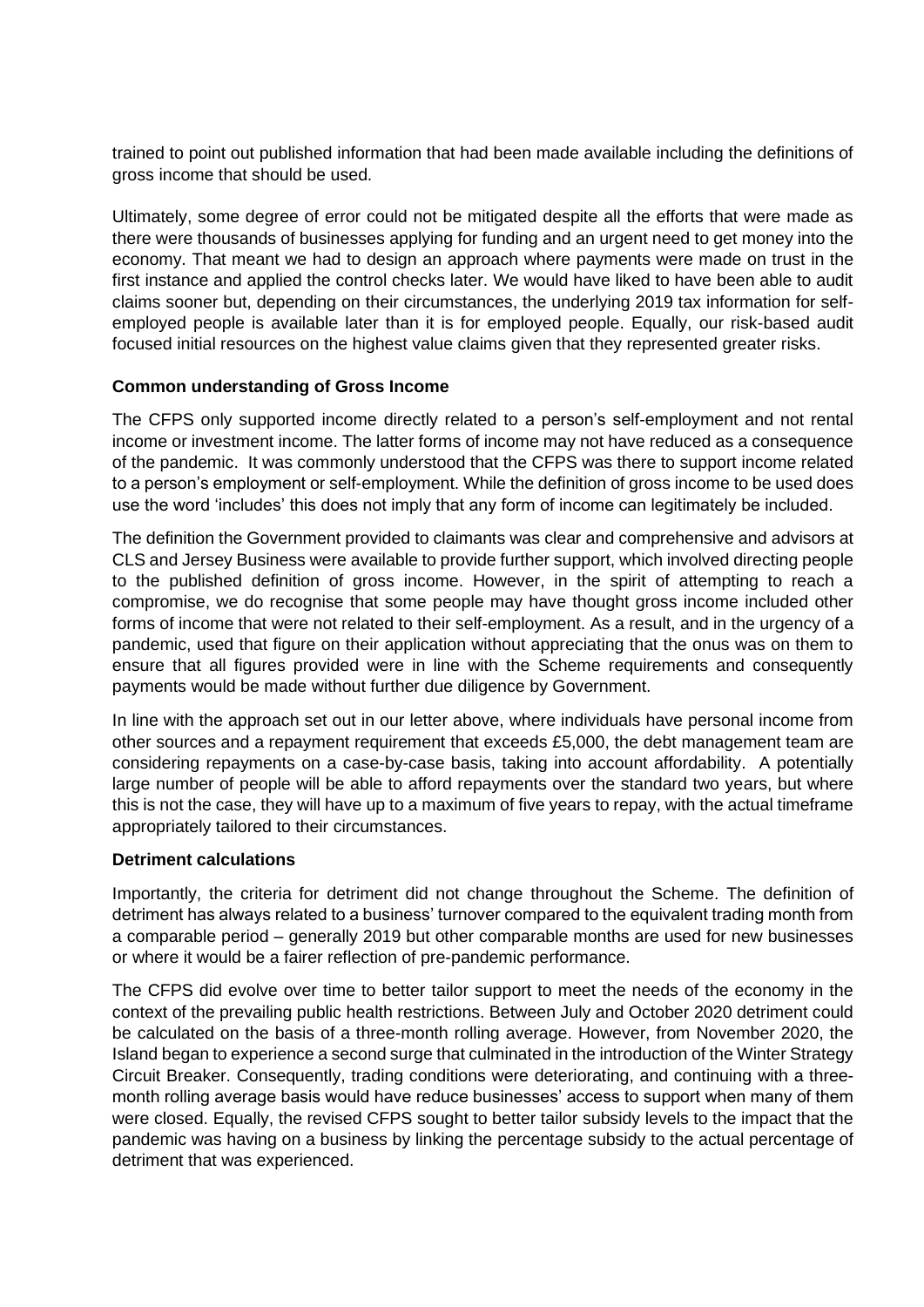The detriment calculation was flexibly applied to adapt to the underlying economic circumstances. Of course, it is a rules-based test so does have to function in a binary way to ensure that support is appropriately targeted to businesses that need it.

#### **Customer Service Standards**

## **"Hostile and accusatory correspondence that has left individuals feeling accused of defrauding the government".**

In her letter of 7 March, the Minister for Treasury and Resources asked if, with the consent of the individuals concerned, the Panel would share evidence it has of hostile and/or accusatory correspondence so it can be investigated.

Of course, it is entirely against the Government of Jersey's customer service philosophy to engage in hostile or accusatory correspondence. We are very conscious that business owners have been under acute pressure during the pandemic, and we have put in place additional steps when notifying people of the need to make a repayment including initially contacting people with a personal telephone call. There is no easy way to communicate what is inevitably unwelcome news, but we feel that appropriate steps have been taken to ensure this is done with sensitivity.

Debt management communication is designed to be effective at triggering customers to initiate contact with the debt management team. Our approach has been designed with the benefit of insights from behavioural research, which are clear that, to be effective, the call to action must gradually increase as second and subsequent reminders are issued. In adopting this approach, our debt management correspondence is aligned with the approach adopted by similar commercial organisations, and we do not consider it to be hostile or accusatory.

#### **"That there are instances that telephone messages were not left to inform applicants of their situation".**

Where individuals cannot be reached by telephone, the policy is for customer service staff to leave a voicemail message where possible. It is difficult to comment on individual circumstances without further detail, but staff would be expected to leave a message unless it was not possible for them to do so. Equally, several calls to customers would be attempted before the Department was required to notify people via a different medium.

#### **"Delays in response, varying from days to months. This may have been particularly concerning for individuals facing a 10-day deadline".**

The initial 10 days is the period of time allowed for an individual to make contact with CLS before a debt is raised through the debt management process. There is then a further period of 30 days before any subsequent debt management processes commences.

Once contact with CLS has been initiated, the requirement to act within 10 days will have been met, unless the individual is acting in a deliberately evasive way to delay future collection processes. We have not identified any examples of that happening to date.

It can legitimately take time to respond to customers in some cases, though a period of months would be rare.

**"Emails being sent from generic email addresses, using first names only, if at all, without a direct number to call for further information, other than to schedule repayment. This would indicate that individuals did not have sufficient detail of a named contact".**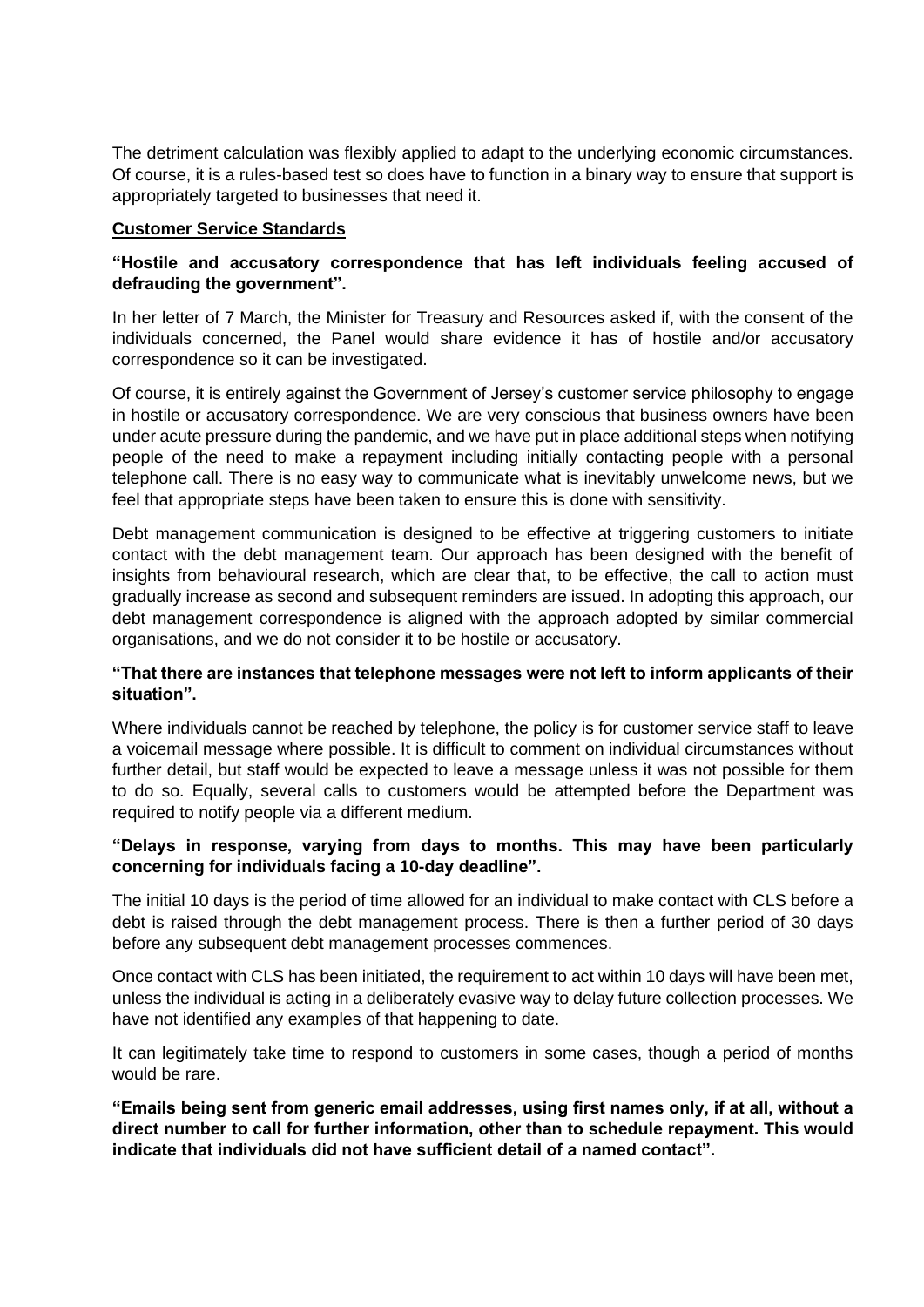Generic emails are commonly used in customer service settings to enable a more seamless communication service when staff are not in work or available. The use of a first name means that customers retain access to a named person in what is a very small team.

## **"Indications by Government that individuals mostly paid immediately, a tactic that could be seen to be pressuring".**

It is conventional practice to indicate that balances are usually paid immediately, where that is the case. The fact that longer payment terms are available may mean that even people entirely able to afford to repay immediately would choose to pay overtime. Our policy is to provide time to repay where it is needed but, of course, it is our preference that balances are settled immediately where additional time is not required. There is certainly no intent to pressure people into doing something that they cannot afford.

## **"Refusal of further financial support until stated debt is settled, which has been identified by some submissions as tantamount to "blackmail".**

We continue to make payments to businesses that may have repayments to make as long as claimants have agreed an instalment plan for balances that must be repaid. We do not think that it is fair to liken this to blackmail.

We have a responsibility to ensure that public money is safeguarded and, if people have not acknowledged the requirement to repay funds they have erroneously claimed in previous months, there are risks to the recoverability of those amounts. Delaying further payments allows Government to retain the option of offsetting new funds against repayments if that became necessary to protect public money. People are engaging well in this respect so there are very few claims that have been delayed.

#### **Additional Information**

#### **Detail on timescales demonstrating request for repayment and repayment receival.**

Of those people who have repaid, 70% of repayments have been made within 30 days, 90% of payments were made within 6 months and 2% were repaid after one year or more.

Where people have entered into an instalment plan, 50% will repay within 18 weeks, 80% will repay within 12 months, 90% will repay within two years and 8% will repay over a period of time greater than two years.

#### **Update on figures to clarify number of businesses who have repaid monies to Government of Jersey**

A total of 543 repayment requests have been fully repaid. This is made up of 422 employers and 121 self-employed individuals. Some self-employed people may be associated with the same business so the overall number of businesses will be lower.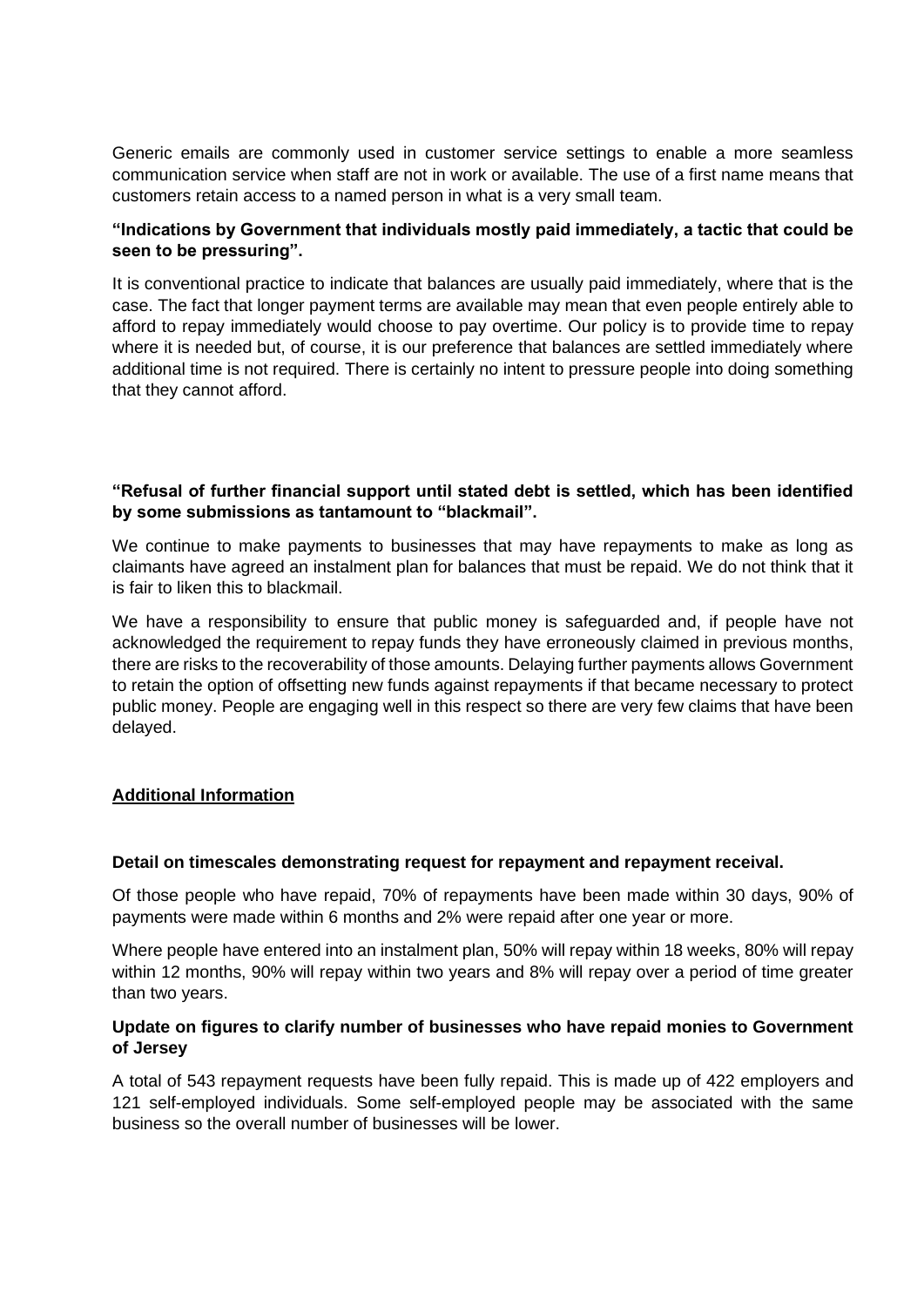### **Number of businesses who have challenged the request to repay and are either in the process of providing further evidence or in discussion with their accountants and/or Revenue Jersey regarding their 2019 tax submission**

CLS has been notified that 172 individuals are intending to provide further evidence or discuss their 2019 tax submission with Revenue Jersey. This number relates to self-employed people rather than businesses. The actual number of businesses impacted will be lower.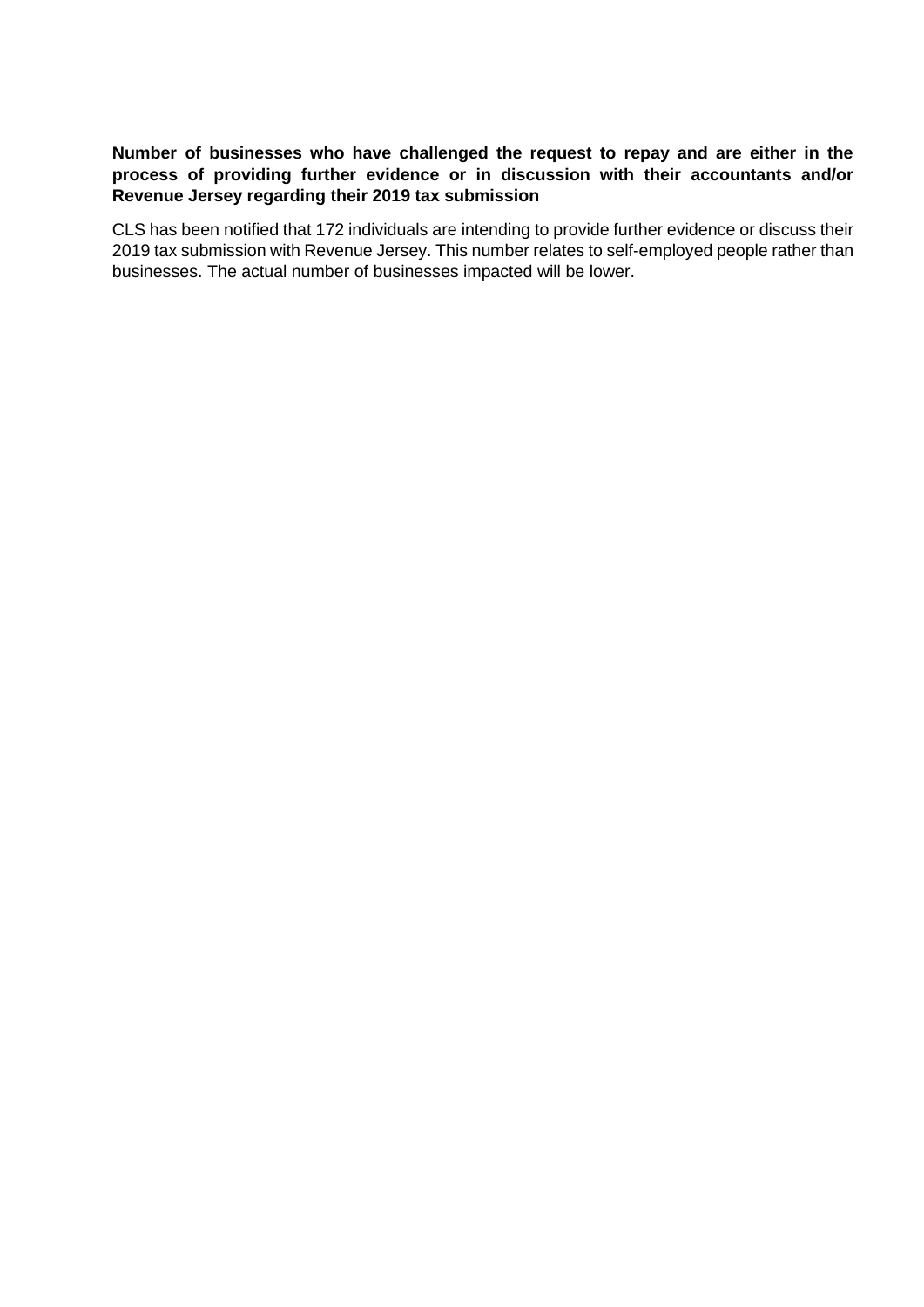**Number of businesses which have had their requests for repayments revised down or cancelled.** 

| <b>Repayments reduced</b>                                                     | <b>Number</b><br>οf<br><b>Claimants</b> |
|-------------------------------------------------------------------------------|-----------------------------------------|
| <b>Agriculture and Fisheries</b>                                              | $\mathbf{2}$                            |
| Fishing                                                                       | 2                                       |
| <b>Education, Health and Other Services</b>                                   | 11                                      |
| Hairdressing and other beauty treatment                                       | 5                                       |
| Other human health activities                                                 | 1                                       |
| Other personal service activities not specified elsewhere                     | 2                                       |
| Physical well-being activities                                                | 2                                       |
| Sports activities                                                             | 1                                       |
| <b>Hotels, Restaurants &amp; Bar</b>                                          | 3                                       |
| Camping grounds, recreational vehicle parks and trailer parks                 | 1                                       |
| Licensed restaurants                                                          | 2                                       |
| <b>Miscellaneous Business Activities</b>                                      | 3                                       |
| Architectural and engineering activities and related technical<br>consultancy | 1                                       |
| Other business support service activities not specified elsewhere             |                                         |
| Photographic activities                                                       |                                         |
| <b>Transport and Storage</b>                                                  | 6                                       |
| Other passenger land transport                                                | 6                                       |
| <b>Wholesale &amp; Retail</b>                                                 | $\mathbf{2}$                            |
| Other retail in non-specialised stores                                        | 2                                       |
| <b>Grand Total</b>                                                            | 27                                      |

| Repayments cancelled following further evidence                   | <b>Number</b><br>οf<br><b>Claimants</b> |
|-------------------------------------------------------------------|-----------------------------------------|
| <b>Construction</b>                                               |                                         |
| Construction of domestic buildings                                |                                         |
| Electrical installation                                           |                                         |
| Joinery installation                                              | 3                                       |
| Other specialised construction activities not specified elsewhere |                                         |
| Plastering                                                        |                                         |
| <b>Education, Health &amp; Other Services</b>                     | 6                                       |
| Child day-care activities                                         |                                         |
| Hairdressing and other beauty treatment                           | 2                                       |
| Physical well-being activities                                    | 3                                       |
| <b>Hotels, Restaurants &amp; Bar</b>                              | 3                                       |
| Holiday and other short-stay accommodation                        |                                         |